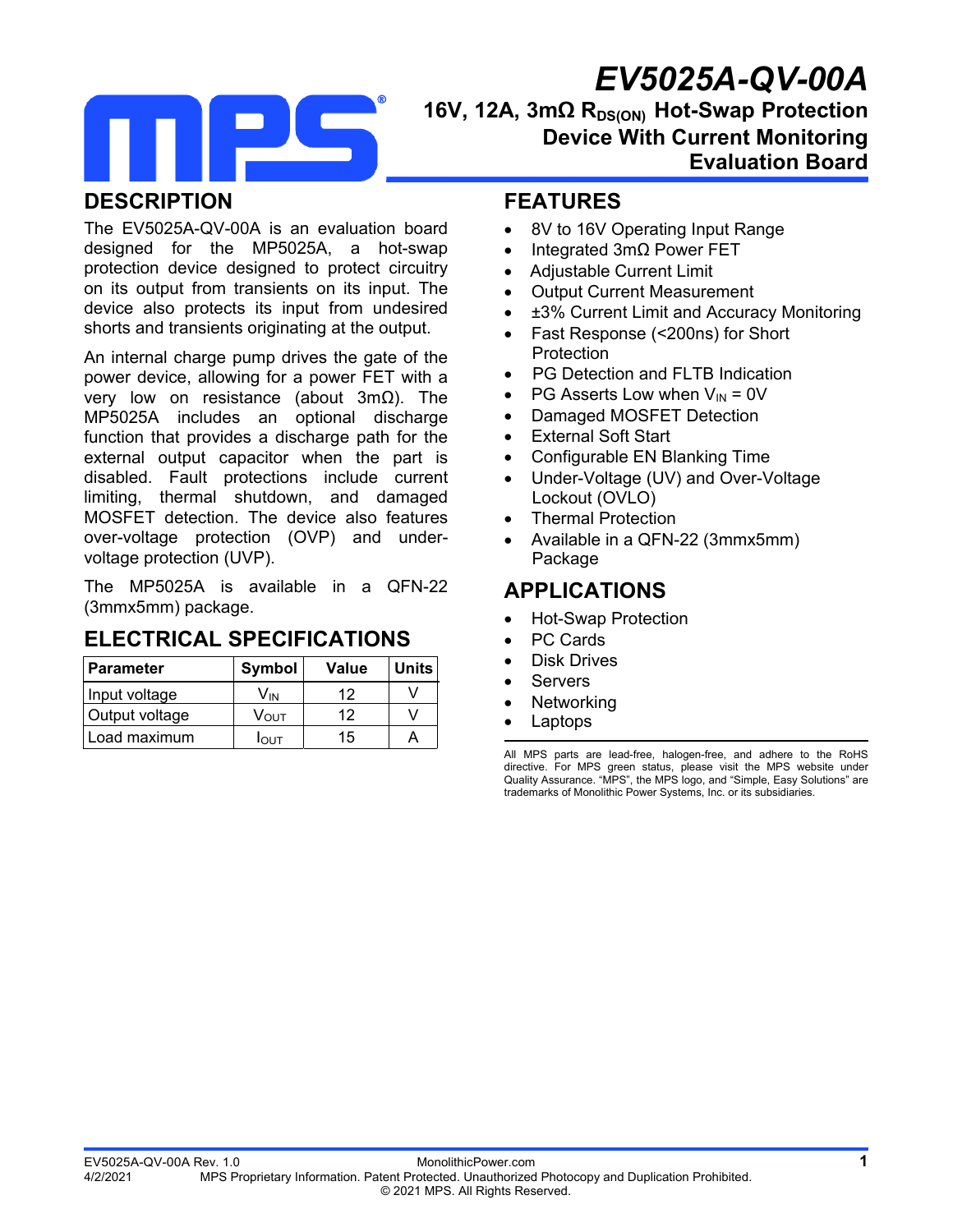

## **EV5025A-QV-00A EVALUATION BOARD**



**LxWxH (8.55cmx8.55cmx1.6mm)**

| <b>Board Number</b> | <b>MPS IC Number</b> |  |  |
|---------------------|----------------------|--|--|
| EV5025A-QV-00A      | MP5025AGQV           |  |  |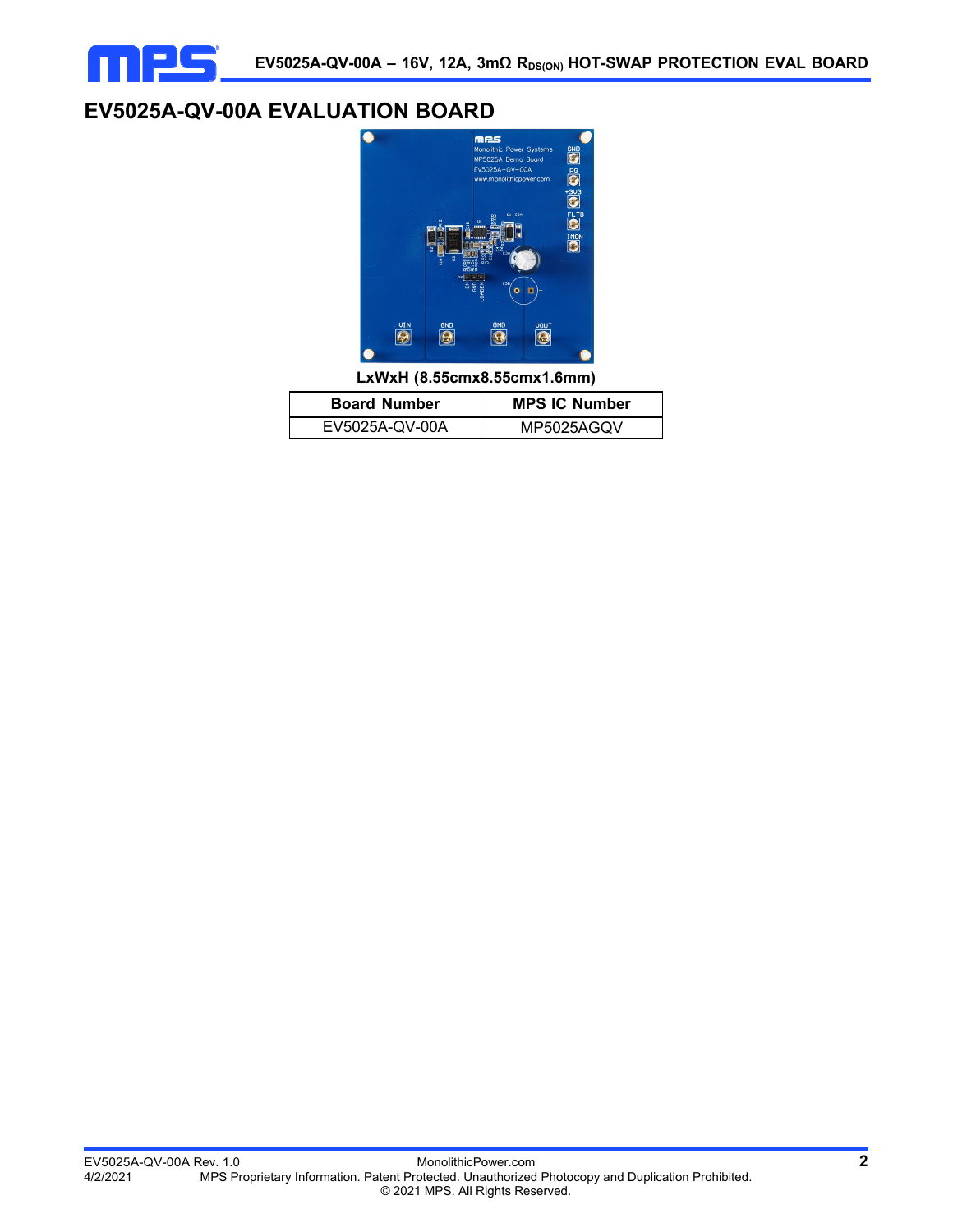# **QUICK START GUIDE**

The board layout accommodates most commonly used Schottky diodes and output capacitors.

- 1. Attach the load terminals to:
	- a. Positive (+): VOUT
	- b. Negative (-): GND
- 2. Preset the power supply output to be 12V, and then turn the power supply off.
- 3. Attach the power supply terminals to:
	- a. Positive (+): VIN
	- b. Negative (-): GND
- 4. Turn the power supply on. The MP5025A should automatically start up.
- 5. To use the enable function, apply a digital input to the EN pin. Drive EN above 2V to turn the device on; drive EN below 0.4V to turn it off.
- 6. To use PG and FLTB indication function, connect the +3V3 and GND pins to a 3.3V power supply.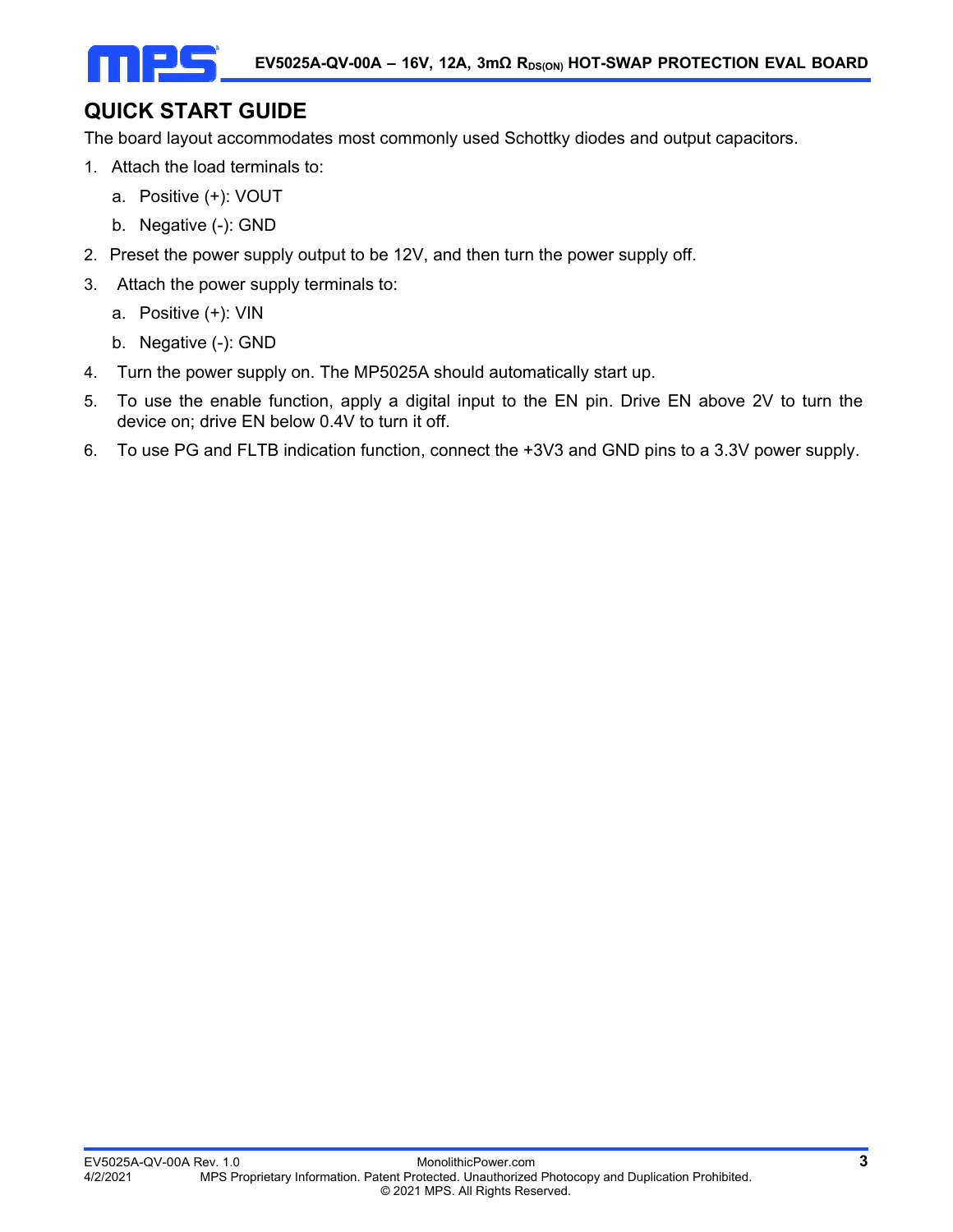

# **EVALUATION BOARD SCHEMATIC**



**Figure 1: Evaluation Board Schematic**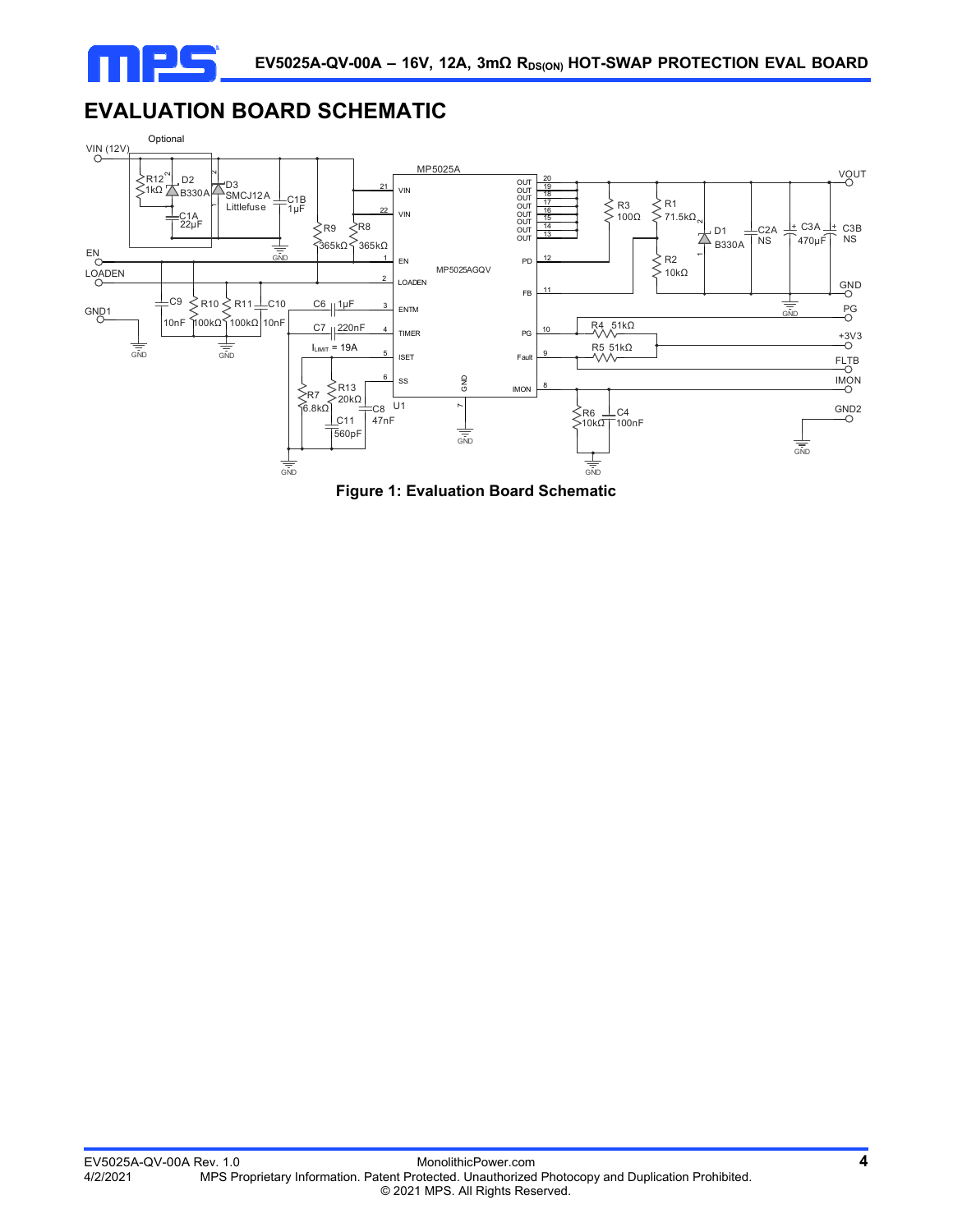

# **EV5025A-QV-00A BILL OF MATERIALS**

| Qty                            | Ref                                         | <b>Value</b>                   | <b>Description</b>                  | Package               | <b>Manufacturer</b> | <b>Manufacturer P/N</b> |
|--------------------------------|---------------------------------------------|--------------------------------|-------------------------------------|-----------------------|---------------------|-------------------------|
| 1                              | C <sub>1</sub> A                            | $22\mu F$                      | Ceramic capacitor,<br>25V, 10%, X5R | 1206                  | Murata              | GRM31CR61E227KE15       |
| 1                              | C1B<br>$1\mu F$                             |                                | Ceramic capacitor,<br>50V, 10%, X7R | 0805                  | Murata              | GRM21BR71H105KA12       |
| C <sub>3</sub> A<br>470µF<br>1 |                                             | Electrolytic<br>capacitor, 35V | <b>DIP</b>                          | Jianghai              | CD263-35V470        |                         |
| 1                              | 100nF<br>C <sub>4</sub>                     |                                | Ceramic capacitor,<br>25V, 10%, X7R | 0603                  | Murata              | GRM188R71C104KA01<br>D  |
| 1                              | C <sub>6</sub>                              | $1\mu F$                       | Ceramic capacitor,<br>16V, 10%, X7R | 0603                  | Murata              | GRM188R71C105KA12<br>D  |
| C7<br>220nF<br>1               |                                             |                                | Ceramic capacitor,<br>16V, 10%, X7R | 0603                  | Murata              | GRM188R71C224KA01<br>D  |
| 1                              | C <sub>8</sub>                              | 47nF                           | Ceramic capacitor,<br>50V, 10%, X7R | 0603                  | Murata              | GRM188R71H473KA61<br>D  |
| $\overline{2}$                 | C9,<br>C10                                  | 10nF                           | Ceramic capacitor,<br>50V, 10%, X7R | 0603                  | Murata              | GRM188R71E103JA01<br>D  |
| 1                              | C <sub>11</sub>                             | <b>NS</b>                      |                                     |                       |                     |                         |
| 1                              | R <sub>1</sub>                              | $71.5k\Omega$                  | Film resistor, 1%                   | 0603                  | Yageo               | RC0603FR-0771K5L        |
| $\overline{2}$                 | R <sub>2</sub> , R <sub>6</sub>             | $10k\Omega$                    | Film resistor, 1%                   | 0603                  | Yageo               | RC0603FR-0710KL         |
| $\mathbf 1$                    | R <sub>3</sub>                              | $100\Omega$                    | Film resistor, 1%                   | 0603                  | Yageo               | RC0603FR-07100RL        |
| $\boldsymbol{2}$               | R4, R5                                      | $51k\Omega$                    | Film resistor, 1%                   | 0603                  | Synton Tech         | RC0603FR-0751KL         |
| $\mathbf{1}$                   | R7                                          | $6.8k\Omega$                   | Film resistor, 1%                   | 0603                  | Yageo               | RC0603FR-076K8L         |
| $\overline{2}$                 | R8, R9                                      | $365k\Omega$                   | Film resistor, 1%                   | 0603                  | Yageo               | RC0603FR-07365KL        |
| $\overline{2}$                 | R <sub>10</sub> ,<br>R <sub>11</sub>        | $100k\Omega$                   | Film resistor, 1%                   | 0603                  | Yageo               | RC0603FR-07100KL        |
| 1                              | R <sub>12</sub>                             | $1k\Omega$                     | Film resistor, 1%                   | 1206                  | Hottechohm          | RI1206L1001FT           |
| 1                              | R13                                         | $\overline{\text{NS}}$         |                                     |                       |                     |                         |
| $\overline{2}$                 | D1,D2                                       | <b>B330A</b>                   | Schottky diode, 30V,<br>3A          | <b>SMA</b>            | <b>Diodes</b>       | <b>B330A</b>            |
| 1                              | D <sub>3</sub>                              | SMCJ12<br>Α                    | TVS diode, 12V                      | <b>SMC</b>            | Littlefuse          | SMCJ12A                 |
| 4                              | VIN, V<br>OUT, G<br>ND, GN<br>D             | Connect<br>or                  | Power pins                          | TP2MM                 |                     |                         |
| 5                              | $PG, +3.$<br>3V, GN<br>D,FLT<br>B, IMO<br>N | Connect<br>or                  | Test point pins                     | TP1MM                 |                     |                         |
| 1                              | CN <sub>1</sub>                             | 2.54mm                         | 3-pin, 2.54mm<br>connector          | Any                   |                     |                         |
| $\mathbf{1}$                   | U1                                          | MP5025<br>A                    | Hot-swap protection<br>device       | $QFN-22$<br>(3mmx5mm) | <b>MPS</b>          | MP5025AGQV              |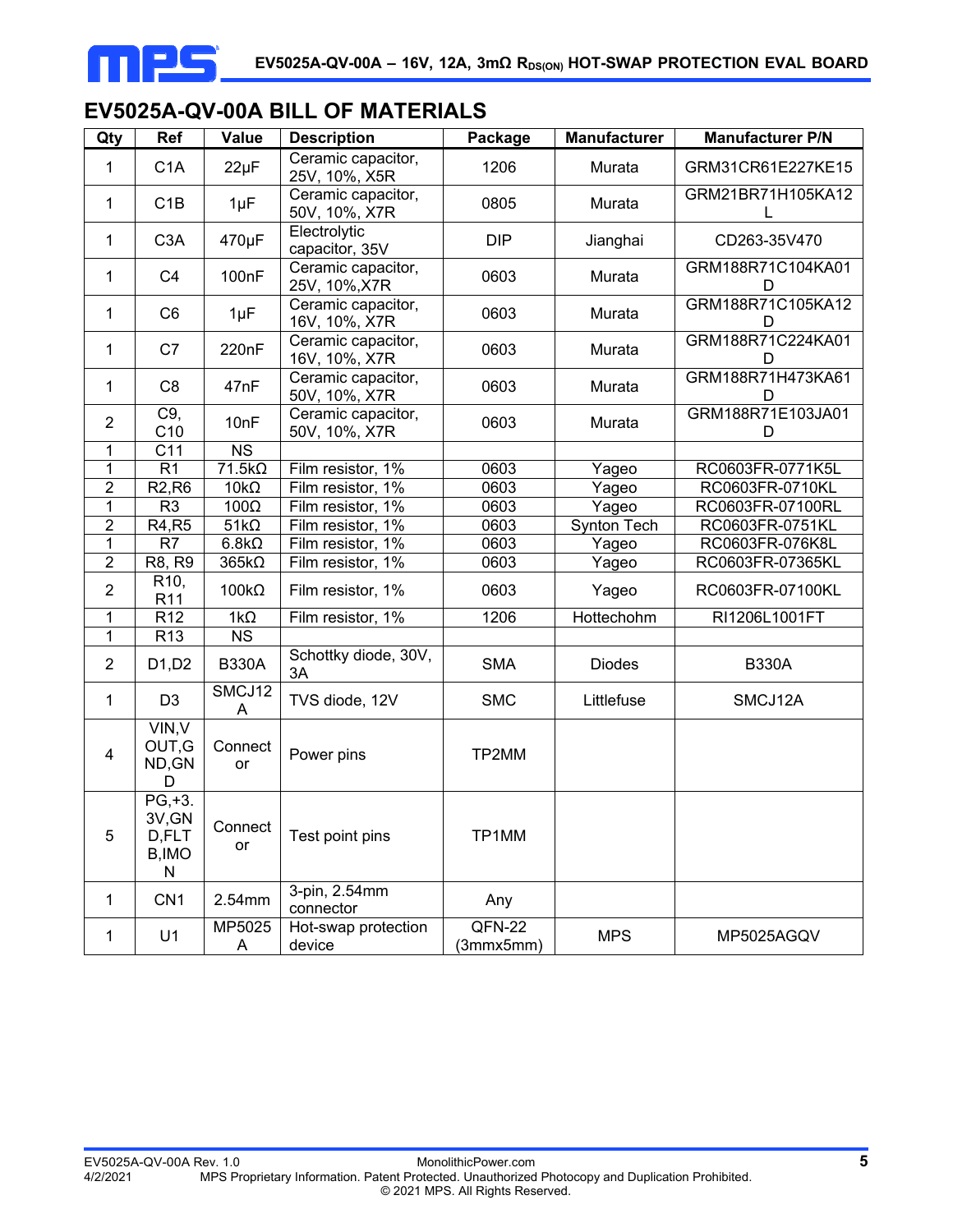

# **PCB LAYOUT**





**Figure 2: Top Layer**  Figure 3: Bottom Layer